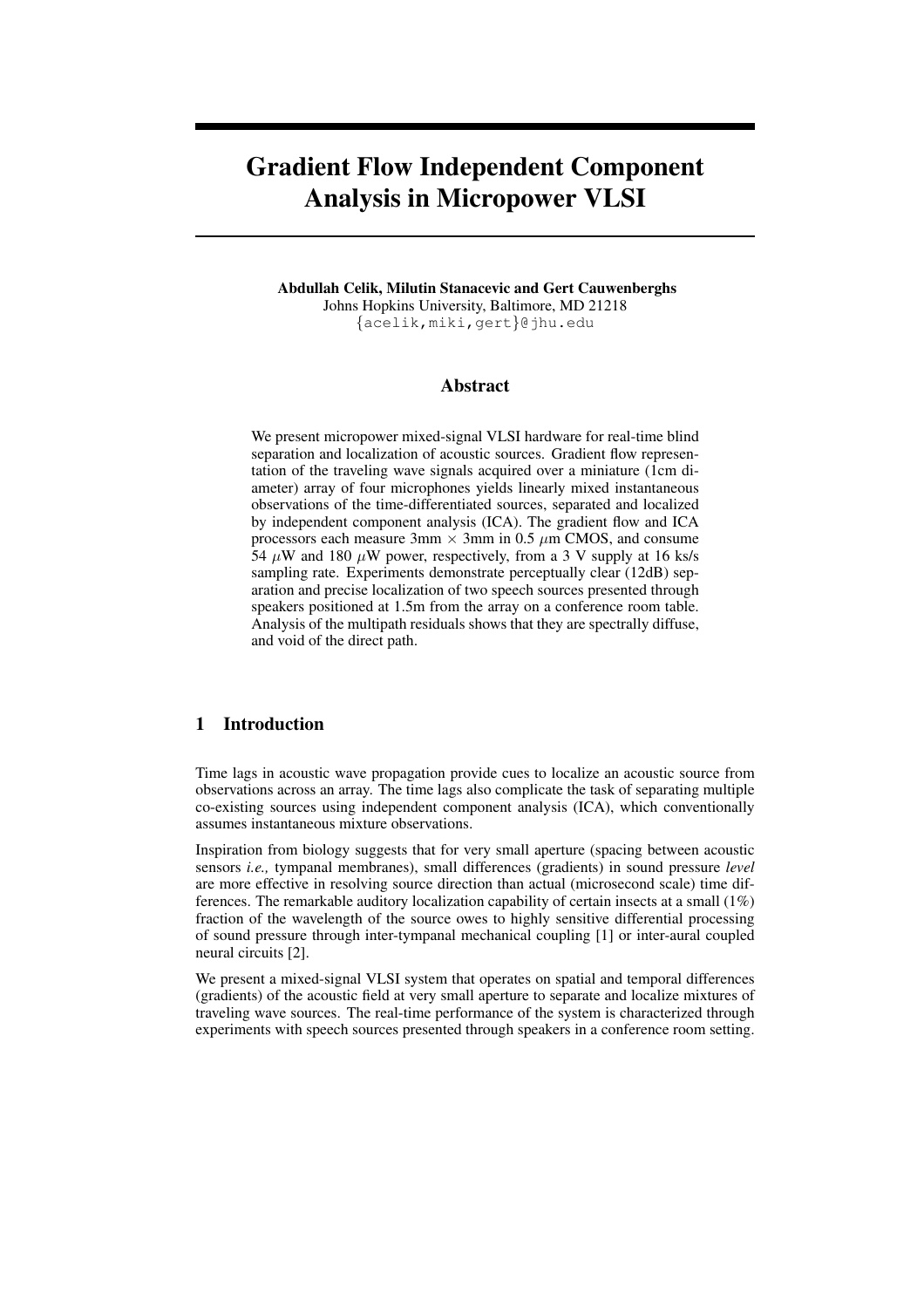

Figure 1: *(a)* Gradient flow principle. At low aperture, interaural level differences (ILD) and interaural time differences (ITD) are directly related, scaled by the temporal derivative of the signal. *(b)* 3-D localization (azimuth  $\theta$  and elevation  $\phi$ ) of an acoustic source using a planar geometry of four microphones.

## 2 Gradient Flow Independent Component Analysis

Gradient flow [3, 4] is a signal conditioning technique for source separation and localization suited for arrays of very small aperture, *i.e.,* of dimensions significantly smaller than the shortest wavelength in the sources. The principle is illustrated in Figure 1 (a). Consider a traveling acoustic wave impinging on an array of four microphones, in the configuration of Figure 1 (b). The 3-D direction cosines of the traveling wave u are implied by propagation delays  $\tau_1$  and  $\tau_2$  in the source along directions p and q in the sensor plane. Direct measurement of these delays is problematic as they require sampling in excess of the bandwidth of the signal, increasing noise floor and power requirements. However, indirect estimates of the delays are obtained, to first order, by relating spatial and temporal derivatives of the acoustic field:

$$
\xi_{10}(t) \approx \tau_1 \dot{\xi}_{00}(t) \n\xi_{01}(t) \approx \tau_2 \dot{\xi}_{00}(t)
$$
\n(1)

where  $\xi_{10}$  and  $\xi_{01}$  represent spatial gradients in p and q directions around the origin (p =  $q = 0$ ),  $\xi_{00}$  the spatial common mode, and  $\xi_{00}$  its time derivative. Estimates of  $\xi_{00}$ ,  $\xi_{10}$  and  $\xi_{01}$  for the sensor geometry of Figure 1 can be obtained as:

$$
\begin{array}{rcl}\n\xi_{00} & \approx & \frac{1}{4} \big( x_{-1,0} + x_{1,0} + x_{0,-1} + x_{0,1} \big) \\
\xi_{10} & \approx & \frac{1}{2} \big( x_{1,0} - x_{-1,0} \big) \\
\xi_{01} & \approx & \frac{1}{2} \big( x_{0,1} - x_{0,-1} \big)\n\end{array} \tag{2}
$$

A single source can be localized by estimating direction cosines  $\tau_1$  and  $\tau_2$  from (1), a principle known for years in monopulse radar, exploited by parasite insects [1], and implemented in mixed-signal VLSI hardware [6]. As shown in Figure 1 (b), the planar geometry of four microphones allows to localize a source in 3-D, with both azimuth and elevation  $\frac{1}{1}$ . More significantly, multiple coexisting sources  $s^{\ell}(t)$  can be jointly separated and localized

 $1$ An alternative using two microphones, exploiting shape of the pinna, is presented in [5]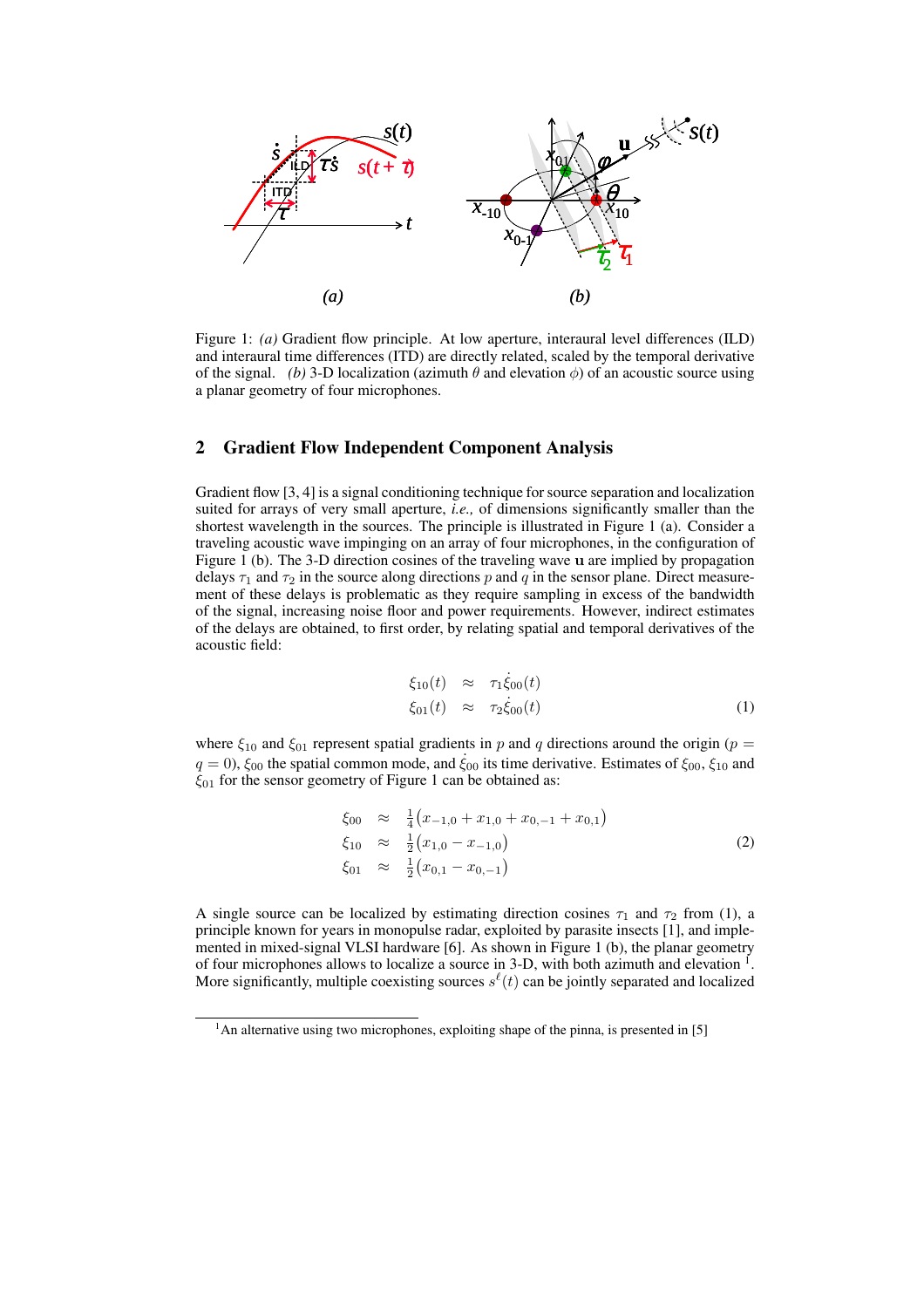using essentially the same principle [3, 4]:

$$
\xi_{00}(t) = \sum_{\ell} s^{\ell}(t) + \nu_{00}(t)
$$
\n
$$
\xi_{10}(t) = \sum_{\ell} \tau_1^{\ell} \dot{s}^{\ell}(t) + \nu_{10}(t)
$$
\n
$$
\xi_{01}(t) = \sum_{\ell} \tau_2^{\ell} \dot{s}^{\ell}(t) + \nu_{01}(t)
$$
\n(3)

where  $\nu_{00}$ ,  $\nu_{10}$  and  $\nu_{01}$  represent common mode and spatial derivative components of additive noise in the sensor observations. Taking the time derivative of  $\xi_{00}$ , we thus obtain from the sensors a linear instantaneous mixture of the time-differentiated source signals,

$$
\begin{bmatrix}\n\dot{\xi}_{00} \\
\xi_{10} \\
\xi_{01}\n\end{bmatrix}\n\approx\n\begin{bmatrix}\n1 & \cdots & 1 \\
\tau_1^1 & \cdots & \tau_1^L \\
\tau_2^1 & \cdots & \tau_2^L\n\end{bmatrix}\n\begin{bmatrix}\n\dot{s}^1 \\
\vdots \\
\dot{s}^L\n\end{bmatrix}\n+\n\begin{bmatrix}\n\dot{\nu}_{00} \\
\nu_{10} \\
\nu_{01}\n\end{bmatrix},
$$
\n(4)

an equation in the standard form  $x = As + n$ , where x is given and the mixing matrix A and sources s are unknown. Ignoring the noise term n, the problem setting is standard in Independent Component Analysis (ICA), and three independent sources can be identified from the three gradient observations.

Various formulations of ICA exist to arrive at estimates of the unknown s and A from observations x. ICA algorithms typically specify some sort of statistical independence assumption on the sources s either in distribution over amplitude [7] or over time [8]. Most forms specify ICA to be *static*, in assuming that the observations contain static (instantaneous) linear mixtures of the sources. Note that this definition of *static* ICA includes methods for blind source separation that make use of temporal structure in the dynamics within the sources themselves [8], as long as the observed mixture of the sources is static. In contrast, 'convolutive' ICA techniques explicitly assume convolutive or delayed mixtures in the source observations. Convolutive ICA techniques (*e.g.,* [10]) are usually much more involved and require a large number of parameters and long adaptation time horizons for proper convergence.

The instantaneous static formulation of gradient flow  $(4)$  is convenient,<sup>2</sup> and avoids the need for non-static (convolutive) ICA to separate delayed mixtures of traveling wave sources (in for non-static (convolutive) ICA to separate delayed mixtures of traveling wave sources (in free space)  $x_{pq}(t) = \sum_{\ell} s^{\ell}(t + p\tau_1 + q\tau_2)$ . Reverberation in multipath wave propagation contributes delayed mixture components in the observations which limit the effectiveness of a static ICA formulation. As shown in the experiments below, static ICA still produces reasonable results (12 dB of perceptually clear separation) in typical enclosed acoustic environments (conference room).

# 3 Micropower VLSI Implementation

Various analog VLSI implementations of ICA exist in the literature, *e.g.,* [11, 12], and digital implementations using DSP are common practice in the field. By adopting a mixedsignal architecture in the implementation, we combine advantages of both approaches: an analog datapath directly interfaces with inputs and outputs without the need for data conversion; and digital adaptation offers the flexibility of reconfigurable ICA learning rules.

 $2$ The time-derivative in the source signals (4) is immaterial, and can be removed by timeintegrating the separated signals obtained by applying ICA directly to the gradient flow signals.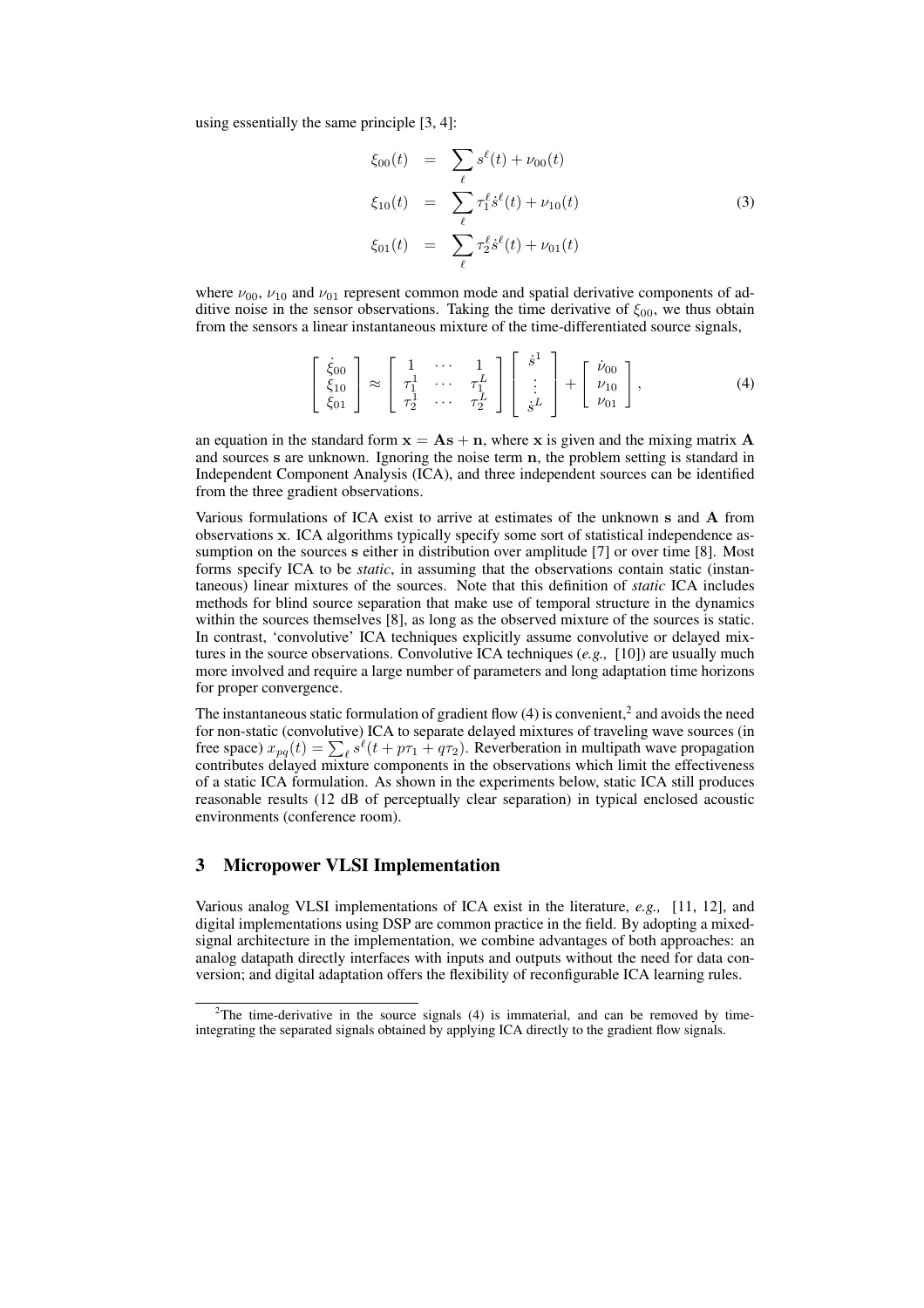

Figure 2: *(a)* Gradient flow processor. *(b)* Reconfigurable ICA processor. Dimensions of both processors are  $\overline{3}$ mm  $\times$  3mm in 0.5  $\mu$ m CMOS technology.



Figure 3: Reconfigurable mixed-signal ICA architecture implementing general outerproduct forms of ICA update rules.

## 3.1 Gradient Flow Processor

The mixed-signal VLSI processor implementing gradient flow is presented in [6]. A micrograph of the chip is shown in Figure 2 (a). Precise analog gradients  $\xi_{00}$ ,  $\xi_{10}$  and  $\xi_{01}$  are acquired from the microphone signals by correlated double sampling (CDS) in fully differential switched-capacitor circuits. Least-mean-squares (LMS) cancellation of common-mode leakage in the gradient signals further increases differential sensitivity. The adaptation is performed in the digital domain using counting registers, and couples to the switchedcapacitor circuits using capacitive multiplying DAC arrays. An additional stage of LMS adaptation produces digital estimates of direction cosines  $\tau_1$  and  $\tau_2$  for a single source. In the present setup this stage is bypassed, and the common-mode corrected gradient signals are presented as inputs to the ICA chip for localization and separation of up to three independent sources.

#### 3.2 Reconfigurable ICA Processor

A general mixed-signal parallel architecture, that can be configured for implementation of various ICA update rules in conjunction with gradient flow, is shown in Figure 3 [9]. Here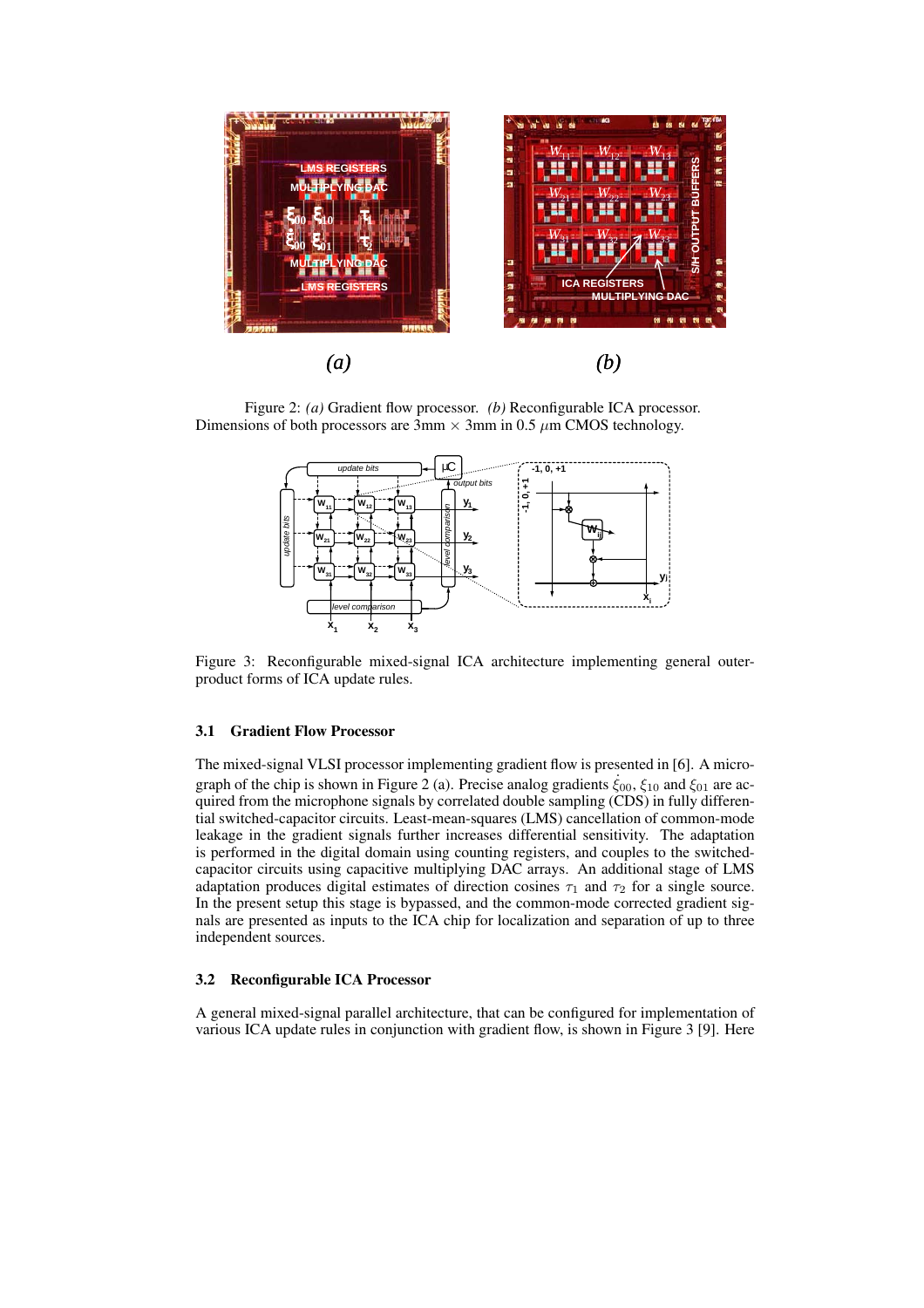we briefly illustrate the architecture with a simple configuration designed to separate two sources, and present CMOS circuits that implement the architecture. The micrograph of the reconfigurable ICA chip is shown in Figure 2 (a).

#### 3.2.1 ICA update rule

Efficient implementation in parallel architecture requires a simple form of the update rule, that avoids excessive matrix multiplications and inversions. A variety of ICA update algorithms can be cast in a common, unifying framework of outer-product rules [9].

To obtain estimates  $y = \hat{s}$  of the sources s, a linear transformation with matrix W is applied to the gradient signals x, y = Wx. Diagonal terms are fixed  $w_{ii} \equiv 1$ , and off-diagonal terms adapt according to

$$
\Delta w_{ij} = -\mu \ f(y_i)g(y_j), \qquad i \neq j \tag{5}
$$

The implemented update rule can be seen as the gradient of *InfoMax* [7] multiplied by  $W<sup>T</sup>$ , rather than the natural gradient multiplication factor  $W<sup>T</sup>W$ . To obtain the full natural gradient in outer-product form, it is necessary to include a back-propagation path in the network architecture, and thus additional silicon resources, to implement the vector contribution  $y^T$ . Other equivalences with standard ICA algorithms are outlined in [9].

#### 3.2.2 Architecture

Level comparison provides implementation of discrete approximations of any scalar function  $f(y)$  and  $g(y)$  appearing in different learning rules. Since speech signals are approximately Laplacian distributed, the nonlinear scalar function  $f(y)$  is approximated by  $sign(y)$ and implemented using single bit quantization. Conversely, a linear function  $g(y) \equiv y$  in the learning rule is approximated by a 3-level staircase function  $(-1, 0, +1)$  using 2-bit quantization. The quantization of the f and g terms in the update rule (5) simplifies the implementation to that of discrete counting operations.

The functional block diagram of a  $3 \times 3$  outer-product incremental ICA architecture, supporting a quantized form of the general update rule (5), is shown in Figure 3 [9]. Un-mixing coefficients are stored digitally in each cell of the architecture. The update is performed locally by once or repeatedly incrementing, decrementing or holding the current value of counter based on the learning rule served by the micro-controller. The 8 most significant bits of the 14-bit counter holding and updating the coefficients are presented to a multiplying D/A capacitor array [6] to linearly unmix the separated signal. The remaining 6 bits in the coefficient registers provide flexibility in programming the update rate to tailor convergence.

## 3.2.3 Circuit implementation

As in the implementation of the gradient flow processor [6], the mixed-signal ICA architecture is implemented using fully differential switched-capacitor sampled-data circuits. Correlated double sampling performs common mode offset rejection and 1/f noise reduction. An external micro-controller provides flexibility in the implementation of different learning rules. The ICA architecture is integrated on a single  $3mm \times 3mm$  chip fabricated in 0.5  $\mu$ m 3M2P CMOS technology.

The block diagram of ICA prototype in Figure 3 indicates its main functionality is a  $vector(3x1)$ -matrix(3x3) multiplication with adaptive matrix elements.

Each cell in the implemented architecture contains a 14-bit counter, decoder and D/A capacitor arrays. Adaptation is performed in outer-product fashion by incrementing, decrementing or holding the current value of the counters. The most significant 8 bits of the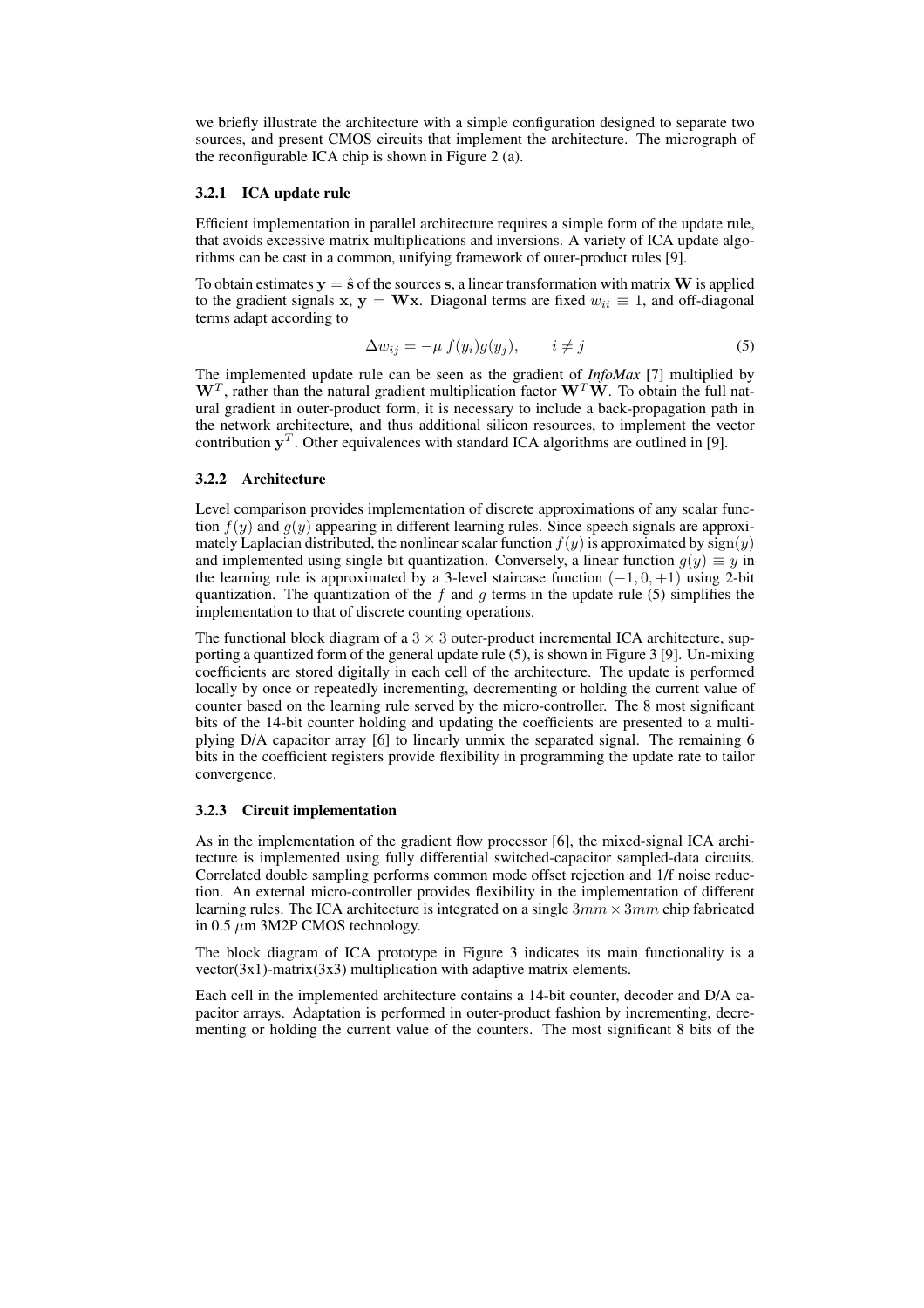

Figure 4: Correlated double sampling (CDS) switched-capacitor fully differential circuits implementing linearly weighted summing in the mixed-signal ICA architecture.



Figure 5: Experimental setup for separation of two acoustic sources in a conference room enviroment.

counter are presented to the multiplying D/A capacitor arrays to construct the source estimation. Figure 4 shows the circuits one output component in the architecture, linearly summing the input contributions. The implementation of the multiplying capacitor arrays are identical to those discussed in [6]. Each output signal  $y_i$  is is computed by accumulating outputs from the all the cells in the  $i^{th}$ row. The accumulation is performed on  $C_2$  by switch-cap amplifier yielding the estimated signals during  $\Phi_2$  phase. While the estimation signals are valid,  $y_i^+$  is sampled at  $\hat{\Phi}_1$  by the comparator circuit. The sign of the comparison of  $y_i$  with variable level threshold  $V_{th}$  is computed in the evaluate phase, through capacitive coupling into the amplifier input node.

## 4 Experimental Results

To demonstrate source separation and localization in a real environment, the mixed-signal VLSI ASICs were interfaced with four omnidirectional miniature microphones (Knowles FG-3629), arranged in a circular array with radius 0.5 cm. At the front-end, the microphone signals were passed through second-order bandpass filters with low-frequency cutoff at 130 Hz and high-frequency cutoff at 4.3 kHz. The signals were also amplified by a factor of 20.

The experimental setup is shown in Figure 5. The speech signals were presented through loudspeakers positioned at 1.5 m distance from the array. The system sampling frequency of both chips was set to 16 kHz. A male and female speakers from TIMIT database were chosen as sound sources. To provide the ground truth data and full characterization of the systems, speech segments were presented individually through either loudspeaker at different time instances. The data was recorded for both speakers, archived, and presented to the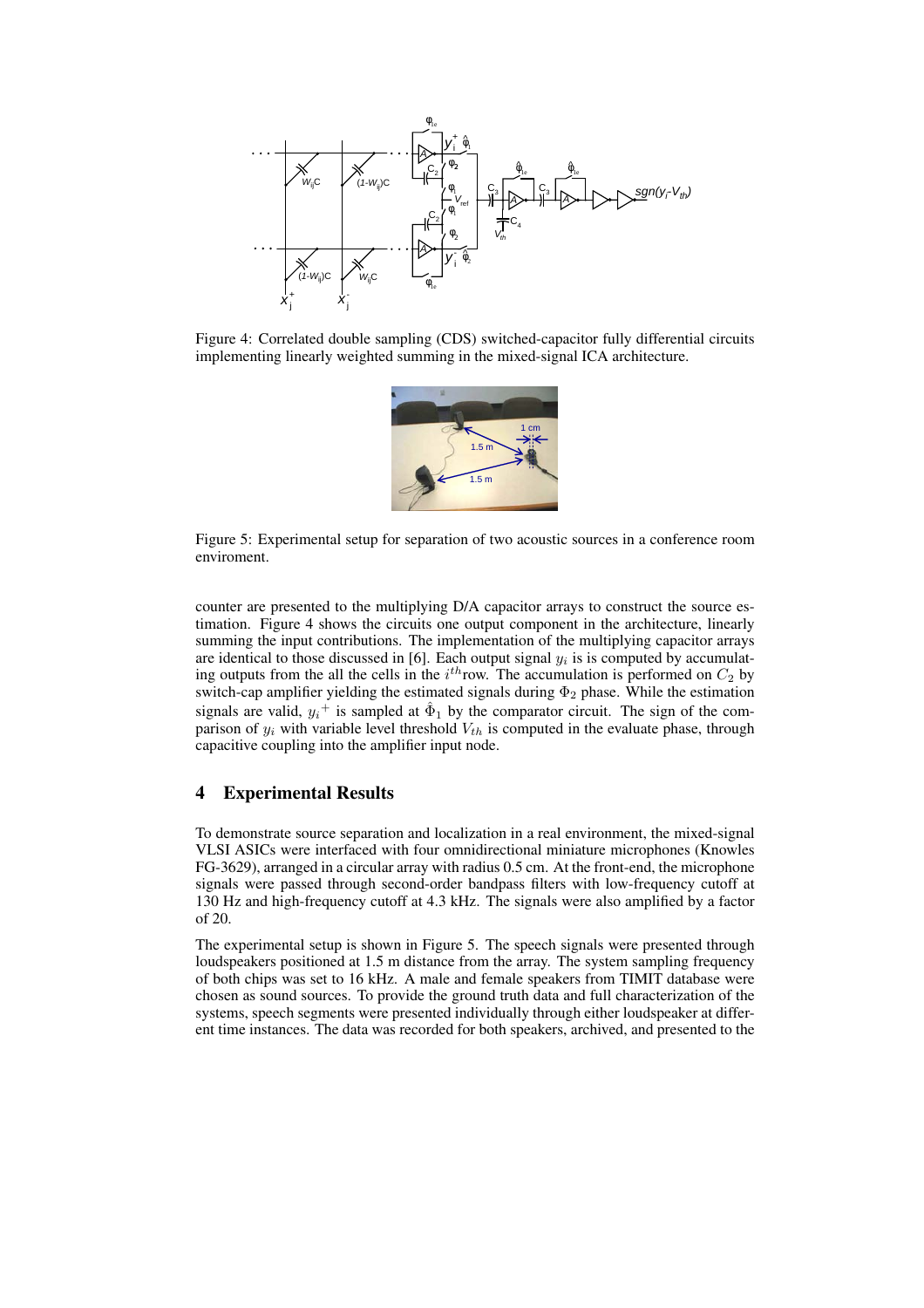

Figure 6: Time waveforms and spectrograms of the presented sources  $s_1$  and  $s_2$ , observed common-mode and gradient signals  $\xi_{00}$ ,  $\xi_{10}$  and  $\xi_{01}$  by the gradient flow chip, and recovered sources  $\hat{s}_1$  and  $\hat{s}_2$  by the ICA chip.

Table 1: Localization Performance

|                                | Male speaker | Female speaker |
|--------------------------------|--------------|----------------|
| Single-source LMS localization | $-31.11$     | 40.95          |
| Dual-source ICA localization   | $-30.35$     | 43.55          |

gradient flow chip. Localization results obtained by gradient flow chip through LMS adaptation are reported in Table 1. The two recorded datasets were then added, and presented to the gradient flow ASIC. The gradient signals obtained from the chip were then presented to the ICA processor, configured to implement the outerproduct update algorithm in (5). The observed convergence time was around 2 seconds. From the recorded 14-bit digital weights, the angles of incidence of the sources relative to the array were derived. These estimated angles are reported in Table 1. As seen, the angles obtained through LMS bearing estimation under individual source presentation are very close to the angles produced by ICA under joint presentation of both sources. The original sources and the recorded source signal estimates, along with recorded common-mode signal and first-order spatial gradients, are shown in Figure 6.

# 5 Conclusions

We presented a mixed-signal VLSI system that operates on spatial and temporal differences (gradients) of the acoustic field at very small aperture to separate and localize mixtures of traveling wave sources. The real-time performance of the system was characterized through experiments with speech sources presented through speakers in a conference room setting. Although application of static ICA is limited by reverberation, the perceptual quality of the separated outputs owes to the elimination of the direct path in the residuals. Miniature size of the microphone array enclosure (1 cm diameter) and micropower consumption of the VLSI hardware (250  $\mu$ W) are key advantages of the approach, with applications to hearing